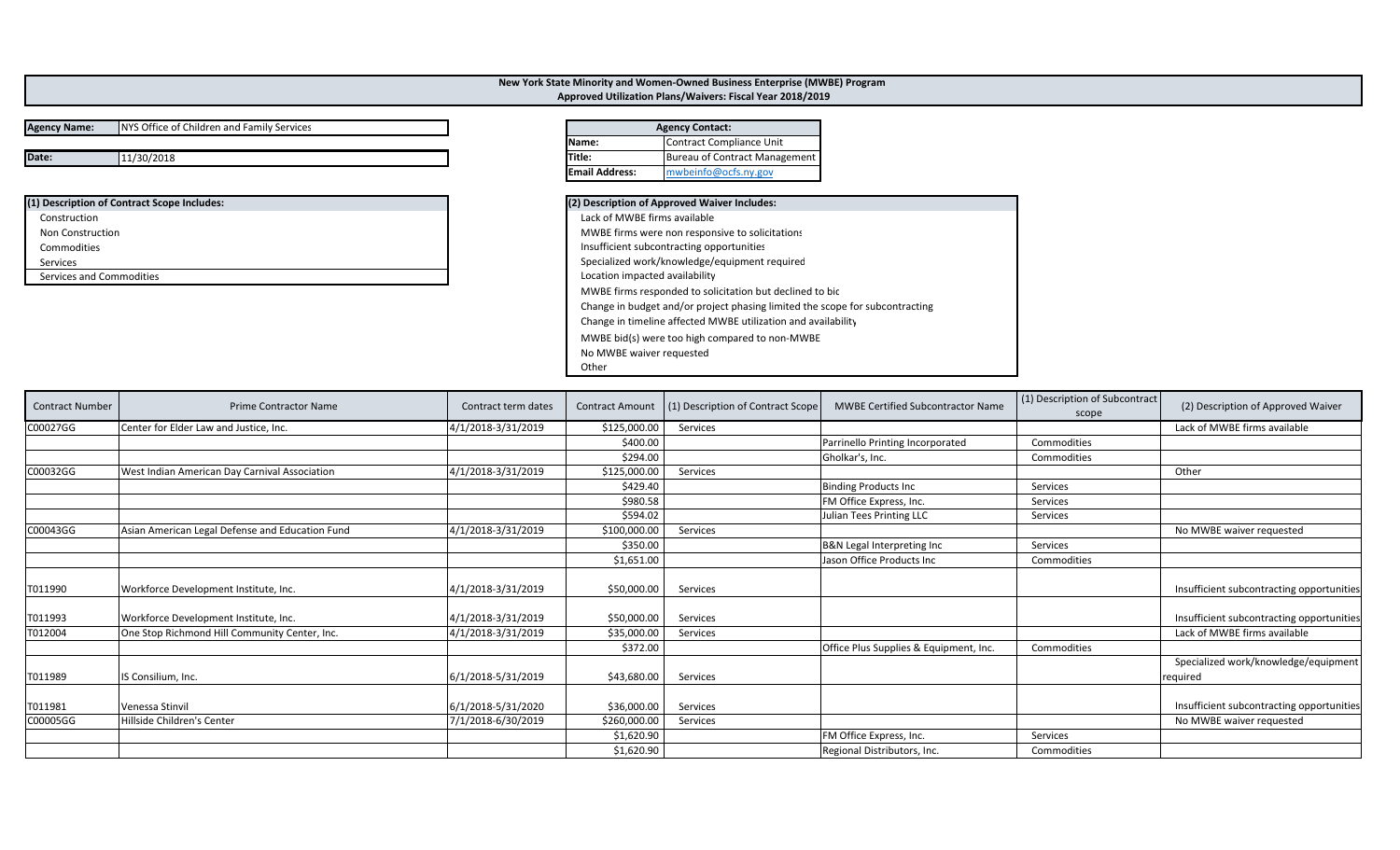| S010201  | Snehal R Sheth                                              | 7/1/2018-6/30/2021   | 554,040.00     | Services |                                        |                          | Insufficient subcontracting opportunities |
|----------|-------------------------------------------------------------|----------------------|----------------|----------|----------------------------------------|--------------------------|-------------------------------------------|
| T012001  | Young Mens and Young Womens Hebrew Association of Boro Park | 7/1/2018-3/15/2019   | \$50,000.00    | Services |                                        |                          | No MWBE waiver requested                  |
|          |                                                             |                      |                |          |                                        |                          |                                           |
| C028206  | Portland DBT Institute Inc.                                 | 8/1/2018-7/31/2021   | \$1,738,800.00 | Services |                                        |                          | Insufficient subcontracting opportunities |
|          |                                                             |                      |                |          |                                        |                          |                                           |
| S010202  | Andrea Kay Faulkner                                         | 9/1/2018-8/31/2023   | \$1,462,800.00 | Services |                                        |                          | Insufficient subcontracting opportunities |
|          |                                                             |                      |                |          |                                        |                          |                                           |
| T012129  | <b>Auburn Pediatrics Pllc</b>                               | 10/1/2018-09/30/2022 | \$48,000.00    | Services |                                        |                          | Insufficient subcontracting opportunities |
|          |                                                             |                      |                |          |                                        |                          |                                           |
| T012171  | Abraham Nussbaum                                            | 10/1/2018-09/30/2020 | \$36,000.00    | Services |                                        |                          | Insufficient subcontracting opportunities |
| T011984  | Schenectady Foundations, Inc.                               | 12/1/2018-11/30/2019 | \$30,000.00    | Services |                                        |                          | Lack of MWBE firms available              |
|          |                                                             |                      | \$200.00       |          | Constructive Copy, LLC                 |                          |                                           |
|          |                                                             |                      |                |          |                                        |                          |                                           |
| C00023GG | Center for Representation, Inc.                             | 1/1/2019-12/31/2019  | \$100,000.00   | Services |                                        |                          | Insufficient subcontracting opportunities |
| C00002GG | New York State YMCA Foundation, Inc.                        | 1/1/2019-6/30/2020   | \$400,000.00   | Services |                                        |                          | Other                                     |
|          |                                                             |                      | \$1,979.00     |          | S & B Computer & Office Products, Inc. | Commodities              |                                           |
|          |                                                             |                      | \$86,065.00    |          | <b>YMCA Associations-TBD</b>           | Services and Commodities | Other                                     |
|          |                                                             |                      |                |          |                                        |                          | Specialized work/knowledge/equipment      |
| C028211  | Visions/Services for the Blind and Visually Impaired        | 2/1/2019-1/31/2024   | \$1,305,597.00 | Services |                                        |                          | required                                  |
| C028212  | Autora of Central New York, Inc.                            | 2/1/2019-1/31/2024   | \$1,472,165.00 | Services |                                        |                          | No MWBE waiver requested                  |
|          |                                                             |                      |                |          |                                        |                          |                                           |
| C00054GG | NEW ALTERNATIVES FOR CHILDREN INC                           | 4/1/2018-3/31/2019   | \$467,000.00   | Services |                                        |                          | No MWBE waiver requested                  |
| C00061GG | COMMUNITY SERVICE ASSOCIATES INC                            | 4/1/2018-3/31/2019   | \$57,500.00    | Services |                                        |                          | Other                                     |
| c028208  | WORKFORCE DEVELOPMENT INSTITUTE INC                         | 4/1/2018-3/31/2019   | \$254,900.00   | Services |                                        |                          | Other                                     |
| c028209  | WORKFORCE DEVELOPMENT INSTITUTE INC                         | 4/1/2018-3/31/2019   | \$218,500.00   | Services |                                        |                          | Other                                     |
| C028210  | CONSORTIUM FOR WORKER EDUCATIO                              | 4/1/2018-3/31/2019   | \$375,400.00   | Services |                                        |                          | Other                                     |
| T011991  | CONSORTIUM FOR WORKER EDUCATIO                              | 4/1/2018-3/31/2019   | \$50,000.00    | Services |                                        |                          | Other                                     |
| C00037GG | PREVENT CHILD ABUSE NEW YORK INC                            | 7/1/2018-6/30/2019   | \$100,000.00   | Services |                                        |                          | No MWBE waiver requested                  |
| T012006  | ADIRONDACK COMMUNITY ACTION PROGRAMS INC                    | 7/1/2018-6/30/2019   | \$46,435.00    | Services |                                        |                          | No MWBE waiver requested                  |
|          | FEDERATION OF ITALIAN-AMERICAN ORGANIZATIONS OF BROOKLYN    |                      |                |          |                                        |                          |                                           |
| T012052  | <b>LTD</b>                                                  | 7/1/2018-6/30/2019   | \$50,000.00    | Services |                                        |                          | No MWBE waiver requested                  |
|          |                                                             |                      |                |          |                                        |                          |                                           |
| T012137  | FONAWANDA INDIAN RESERVATION C OMMUNITY ASSOCIATION INC     | 7/1/2018-6/30/2019   | \$38,000.00    | Services |                                        |                          | Other                                     |
| T012185  | YOUNG MENS CHRISTIAN ASSOCIATION OF GREATER NEW YORK        | 7/1/2018-6/30/2019   | \$50,000.00    | Services |                                        |                          |                                           |
|          |                                                             |                      | \$3,000.00     |          | Dignity of Children                    | Services                 |                                           |
|          |                                                             |                      | \$3,700.00     |          | The Bronx Design Guild                 | Services and Commodities |                                           |
| TM03G63  | CHINESE-AMERICAN PLANNING COUNCIL INC                       | 7/1/2018-6/30/2019   | \$49,000.00    | Services |                                        |                          |                                           |
|          |                                                             |                      | \$750.00       |          | <b>Amazing Destinations LTD</b>        | Services                 |                                           |
| c028284  | <b>COGENT TECHNOLOGIES</b>                                  | 8/1/2018-7/31/2019   | \$30,250.00    | Services |                                        |                          | Other                                     |
| T012064  | NORTHEAST BRONX DAY CARE CENTER INC                         | 8/1/2018-7/31/2019   | \$30,000.00    | Services |                                        |                          | Other                                     |
| TM09X40  | LP FAMS YOUTH ORG INC                                       | 8/10/2018-12/31/2019 | \$35,000.00    | Services |                                        |                          | No MWBE waiver requested                  |
| C00025GG | THE CENTER FOR YOUTH SERVICES INC                           | 9/1/2018-8/31/2019   | \$100,000.00   | Services |                                        |                          | Other                                     |
| C00060GG | THE MELTING POT FOUNDATION USA INC                          | 9/1/2018-8/31/2019   | \$120,000.00   | Services |                                        |                          | Other                                     |
|          | BOOKER T WASHINGTON COMMUNITY CENTER OF AUBURN NEW          |                      |                |          |                                        |                          |                                           |
| C027290  | <b>YORK</b>                                                 | 9/1/2018-8/31/2019   | \$220,000.00   | Services |                                        |                          | No MWBE waiver requested                  |
| t011995  | HAMASPIK OF KINGS COUNTY INC                                | 9/1/2018-8/31/2019   | \$50,000.00    | Services |                                        |                          | Other                                     |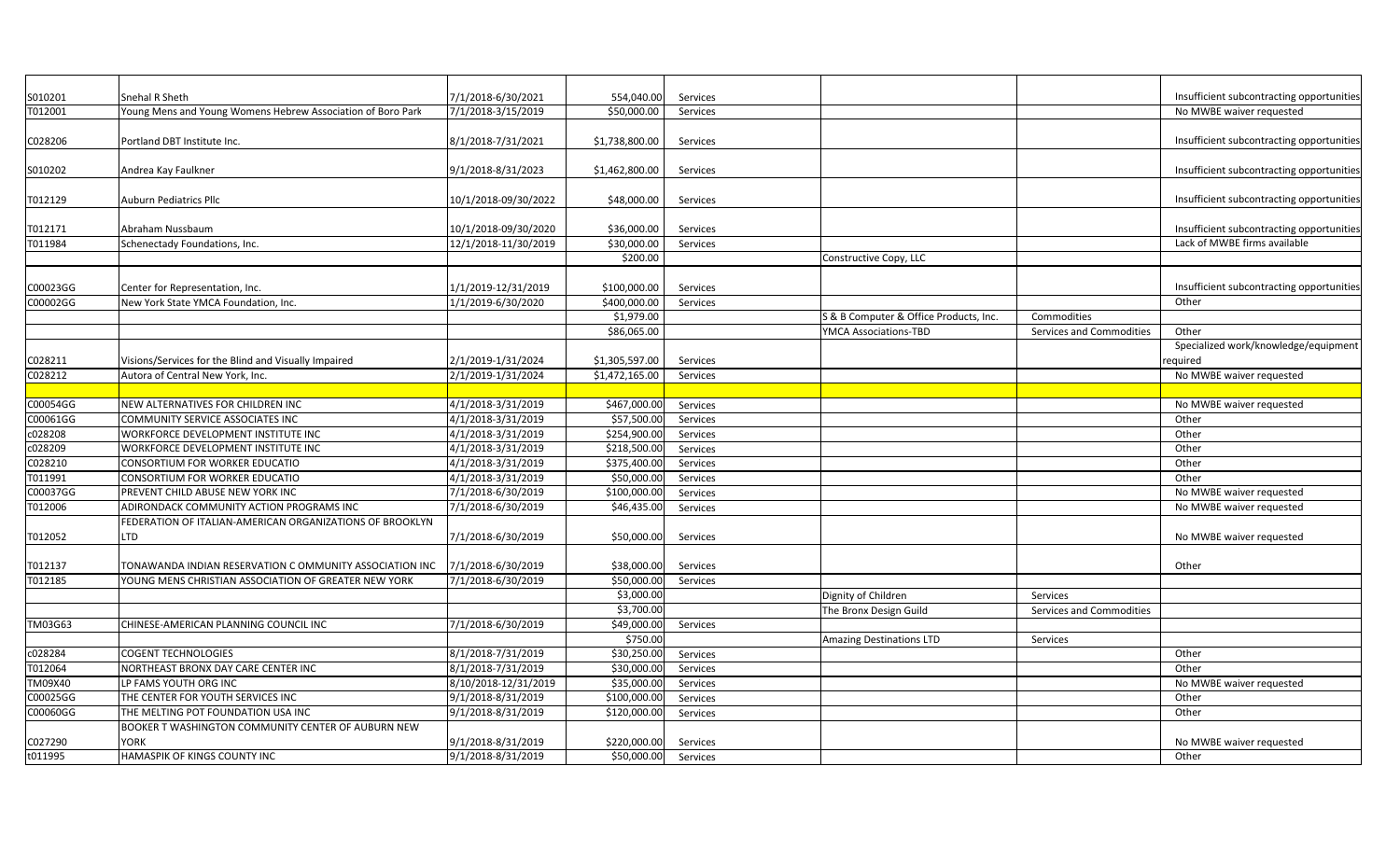| T012018        | CAMPUS FUN & LEARN CHILDDEVELOPMENT CENTER INC       | 9/1/2018-8/31/2019    | \$40,000.00    | Services |                                  |                          | Other                                |
|----------------|------------------------------------------------------|-----------------------|----------------|----------|----------------------------------|--------------------------|--------------------------------------|
| C028285        | AYA HEALTHCARE INC                                   | 11/1/2018-10/31/2023  | \$2,232,153.00 | Services |                                  |                          | No MWBE waiver requested             |
| C028286        | PENDA AIKEN INC                                      | 11/1/2018-10/31/2023  | \$2,745,417.00 | Services |                                  |                          | No MWBE waiver requested             |
| C028287        | WORLDWIDE TRAVEL STAFFING LIMITED                    | 11/1/2018-10/31/2023  | \$2,305,194.00 | Services |                                  |                          | No MWBE waiver requested             |
| C028288        | <b>ASSIGNMENT AMERICA LLC</b>                        | 11/1/2018-10/31/2023  | \$2,423,982.00 | Services |                                  |                          | Other                                |
|                |                                                      |                       |                |          |                                  |                          |                                      |
| C028294        | CATHOLIC CHARITIES OF THE DIOCESE OF ROCHESTER       | 11/30/2018-10/31/2023 | \$320,500.00   | Services |                                  |                          | Other                                |
| T012103        | WEST STREET DAY CARE CENTER INC                      | 12/1/2018-12/01/2019  | \$50,000.00    | Services |                                  |                          | Other                                |
| C00003GG       | CATTARAUGUS COUNTY OF                                | 1/1/2019-12/31/2019   | \$200,000.00   | Services |                                  |                          | No MWBE waiver requested             |
|                |                                                      |                       |                |          |                                  |                          |                                      |
| C00031GG       | CHURCHES UNITED FOR FAIR HOUSING INC                 | 4/1/2018-3/31/2019    | \$150,000.00   | Services |                                  |                          | No MWBE waiver requested             |
| C00048GG       | FAMILIES TOGETHER IN NYS INC                         | 4/1/2018-3/31/2019    | \$100,000.00   | Services |                                  |                          | Other                                |
| C028033        | JEWISH COMMUNITY COUNCIL OF GREATER CONEY ISLAND INC | 4/1/2018-12/31/2019   | \$52,000.00    | Services |                                  |                          | No MWBE waiver requested             |
| C00030GG       | JUNIOR ACHIEVEMENT OF NEW YORK INC                   | 4/1/2018-3/31/2019    | \$250,000.00   | Services |                                  |                          | Other                                |
| T012009        | ST ATHANASIUS CATHOLIC ACADEMY                       | 4/1/2018-3/31/2019    | \$50,000.00    | Services |                                  |                          | No MWBE waiver requested             |
| C00038GG       | UNITED WAY OF GREATER ROCHESTER INC                  | 4/1/2018-3/31/2019    | \$100,000.00   | Services |                                  |                          | No MWBE waiver requested             |
| C00019GG       | EDWIN GOULD SERVICES FOR CHILDREN & FAMILIES         | 7/1/2018-6/30/2019    | \$90,000.00    | Services |                                  |                          | No MWBE waiver requested             |
| C00011GG       | OHEL CHILDRENS HOME AND FAMILY SERVICES INC          | 7/1/2018-6/30/2019    | \$200,000.00   | Services |                                  |                          | No MWBE waiver requested             |
| C028421        | FAMILY HELP CENTER                                   | 9/1/2018-2/28/2019    | \$64,131.00    | Services |                                  |                          | Other                                |
| T012010        | KIPS BAY BOYS & GIRLS CLUB INC                       | 9/1/2018-6/30/2019    | \$40,000.00    | Services |                                  |                          | No MWBE waiver requested             |
| C028338        | MASPETH TOWN HALL INC                                | 9/1/2018-8/31/2022    | \$3,200,000.00 | Services |                                  |                          | No MWBE waiver requested             |
| T012167        | NEW YORK CARES INC                                   | 9/1/2018-8/31/2019    | \$49,435.00    | Services |                                  |                          | Other                                |
| C028335        | NEW YORK CENTER FOR INTERPERSONAL DEVELOPMENT INC    | 9/1/2018-8/31/2022    | \$1,024,000.00 | Services |                                  |                          | No MWBE waiver requested             |
| C00017GG       | JEWISH BOARD OF FAMILY AND CHILDRENS SERVICES INC    | 10/1/2018-9/30/2019   | \$100,000.00   | Services |                                  |                          | No MWBE waiver requested             |
| C00040GG       | LINKS INC LONG ISLAND CHAPTER                        | 10/1/2018-9/30/2019   | \$75,000.00    | Services |                                  |                          | Other                                |
| C028308        | MUNICIPAL HOUSING AUTHORITY OF THE CITY UTICA        | 10/1/2018-12/31/2019  | \$264,514.00   | Services |                                  |                          | Other                                |
| C028311        | <b>NEW YORK CITY OF</b>                              | 10/1/2018-12/31/2019  | \$294,000.00   | Services |                                  |                          | Other                                |
| C028355        | CHILDREN HEALTH AND RESEARCH FOUNDATION              | 12/1/2018-11/30/2019  | \$495,000.00   | Services |                                  |                          | Other                                |
| T012123        | OCEAN BAY COMMUNITY DEVELOPMEN CORPORATION           | 12/1/2018-11/1/2019   | \$50,000.00    | Services |                                  |                          | Other                                |
| t012193        | PYRAMID MODEL CONSORTIUM                             | 12/1/2018-3/31/2020   | \$49,999.00    | Services |                                  |                          | Other                                |
|                |                                                      |                       |                |          |                                  |                          | Specialized work/knowledge/equipment |
| TM09Y44        | WASHINGTON HEIGHTS INWOOD PRES                       | 12/1/2018-6/20/2020   | \$30,000.00    | Services |                                  |                          | equired <sup>.</sup>                 |
| T012206        | WELFARE RESEARCH INC                                 | 12/1/2018-11/30/2019  | \$50,000.00    | Services |                                  |                          | Other                                |
| C00014GG       | YELED VYALDA EARLY CHILDHOOD CENTER INC              | 1/1/2019-12/31/2019   | \$175,000.00   | Services |                                  |                          | Other                                |
|                |                                                      |                       |                |          |                                  |                          | Specialized work/knowledge/equipment |
| <b>PN205AA</b> | NEW YORK STATE TECHNOLOGY ENTERPRISE CORPORATION     | 2/1/2019-1/31/2020    | \$240,471.52   | Services |                                  |                          | required                             |
| T012215        | PARSONS CHILD AND FAMILY CENTER                      | 2/1/2019-1/31/2020    | \$50,000.00    | Services |                                  |                          |                                      |
|                |                                                      |                       | \$888.00       |          | Allie B's Cozy Kitchen           | Services and Commodities |                                      |
| T012217        | BOYS & GIRLS CLUB OF ROCHESTER INC                   | 3/1/2019-2/28/2020    | \$50,000.00    | Services |                                  |                          |                                      |
| C028462        | <b>COMPASS HOUSE</b>                                 | 3/1/2019-11/30/2023   | \$844,555.00   | Services |                                  |                          | No MWBE waiver requested             |
| C028463        | <b>ENCOMPASS RESOURCES FOR LEARNING</b>              | 3/1/2019-11/30/2023   | \$1,977,230.00 | Services |                                  |                          |                                      |
|                |                                                      |                       | \$1,269.30     |          | School Daze School Supplies, Inc | Commodities              |                                      |
| C028464        | <b>FAMILY HELP CENTER</b>                            | 3/1/2019-11/30/2023   | \$261,435.00   | Services |                                  |                          | Other                                |
|                |                                                      |                       |                |          |                                  |                          |                                      |
| T012183        | <b>BROOKLYN CHINESE AMERICAN ASSOC</b>               | 04/01/2018-03/31/2019 | \$50,000.00    | Services |                                  |                          | No MWBE waiver requested             |
| C00042GG       | HARLEM ARTS ALLIANCE                                 | 04/01/2018-12/31/2018 | \$125,000.00   | Services |                                  |                          | Other                                |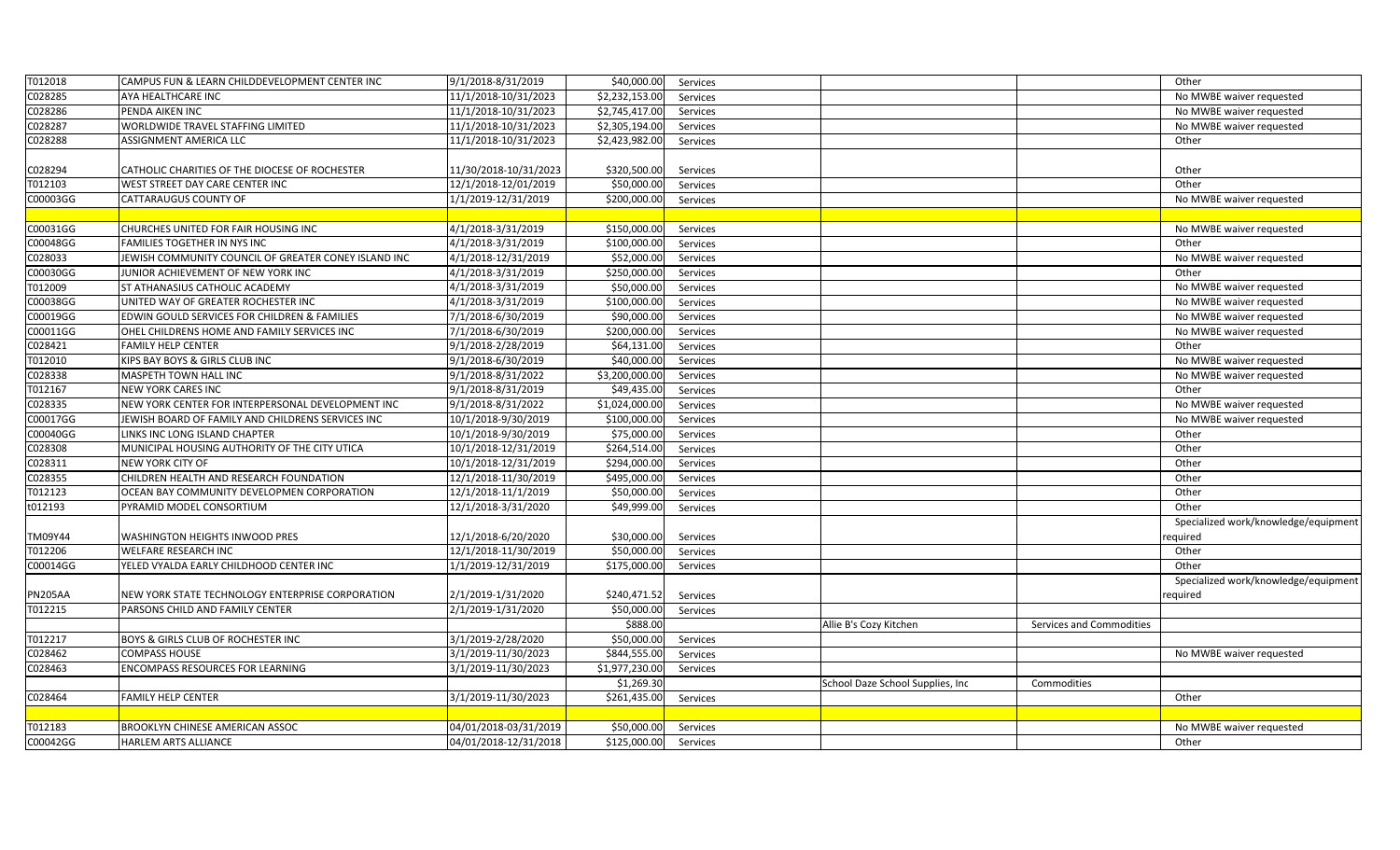|          |                                                        |                       |                |          |                                      |                          | MWBE firms were non responsive to         |
|----------|--------------------------------------------------------|-----------------------|----------------|----------|--------------------------------------|--------------------------|-------------------------------------------|
| T011994  | HARMONY IN THE JEWISH HOME                             | 04/01/2018-03/31/2019 | \$40,000.00    | Services |                                      |                          | solicitations                             |
|          |                                                        |                       |                |          |                                      |                          |                                           |
| C00050GG | HOUSING & FAMILY SERVICES OF GREATER NEW YORK INC      | 04/01/2018-03/31/2019 | \$65,000.00    | Services |                                      |                          | Insufficient subcontracting opportunities |
|          | MORRISVILLE AUXILIARY CORPORATION AT MORRISVILLE STATE |                       |                |          |                                      |                          |                                           |
| C00013GG | COLLEGE                                                | 04/01/2018-10/31/2018 | \$150,000.00   | Services |                                      |                          | No MWBE waiver requested                  |
| C00053GG | YOUTH SERVICE OPPORTUNITIES PROJECT INC                | 04/01/2018-03/31/2019 | \$60,000.00    | Services |                                      |                          | No MWBE waiver requested                  |
|          |                                                        |                       | \$2,200.00     |          | Archer Graphics                      | Services and Commodities |                                           |
| C00024GG | CHINESE-AMERICAN PLANNING COUNCIL INC                  | 06/01/2018-06/30/2019 | \$100,000.00   | Services |                                      |                          | Other                                     |
|          |                                                        |                       | \$8,000.00     |          | Grand Meridian Printing, Inc.        | Services                 |                                           |
|          |                                                        |                       | \$1,240.00     |          | Mendez Printing, Inc.                | Services                 |                                           |
| T012158  | CHINESE-AMERICAN PLANNING COUNCIL INC                  | 07/01/2018-06/30/2019 | \$50,000.00    | Services |                                      |                          | Other                                     |
|          |                                                        |                       | \$1,512.00     |          | Information Systems Essentials (ISE) | Commodities              |                                           |
| T012170  | DOMINICANOS USA INC                                    | 07/01/2018-01/31/2019 | \$50,000.00    | Services |                                      |                          | No MWBE waiver requested                  |
|          |                                                        |                       |                |          |                                      |                          |                                           |
| T012196  | HELEN KELLER SERVICES FOR THE BLIND                    | 07/01/2018-06/30/2019 | \$50,000.00    | Services |                                      |                          | Insufficient subcontracting opportunities |
| M090098  | NIA COMMUNITY SERVICES NETWORK INC                     | 07/01/2018-06/30/2019 | \$70,000.00    | Services |                                      |                          | Other                                     |
|          |                                                        |                       | \$4,802.70     |          | FM Office Express, Inc.              | Commodities              |                                           |
|          |                                                        |                       |                |          |                                      |                          |                                           |
| C00012GG | TOGETHER WE ARE                                        | 08/01/2018-09/30/2019 | \$75,000.00    | Services |                                      |                          | Insufficient subcontracting opportunities |
| C028404  | <b>CAREERVISIONS NY</b>                                | 09/01/2018-08/31/2022 | \$1,152,000.00 | Services |                                      |                          | No MWBE waiver requested                  |
| C028336  | CHILDREN OF PROMISE NYC                                | 09/01/2018-08/31/2022 | \$1,280,000.00 | Services |                                      |                          | Other                                     |
|          |                                                        |                       | \$10,000.00    |          | The Computing Center                 | Services and Commodities |                                           |
|          |                                                        |                       | \$38,840.00    |          | Ebony Office Products, Inc.          | Commodities              |                                           |
| C028344  | ECONOMIC OPPORTUNITY COUNCIL OF SUFFOLK INC            | 09/01/2018-08/31/2022 | \$2,240,000.00 | Services |                                      |                          | Other                                     |
|          |                                                        |                       | \$22,799.46    |          | Proftech                             | Commodities              |                                           |
|          |                                                        |                       | \$3,000.54     |          | <b>Island School Art</b>             | Commodities              |                                           |
| C028334  | OSWEGO COUNTY OPPORTUNITIES INC                        | 09/01/2018-08/31/2022 | \$416,000.00   | Services |                                      |                          | Other                                     |
|          |                                                        |                       | \$3,300.00     |          | Proftech LLC                         | Commodities              |                                           |
|          |                                                        |                       | \$2,000.00     |          | <b>School Daze School Supplies</b>   | Commodities              |                                           |
|          |                                                        |                       | \$1,040.00     |          | Island School & Art Supply           | Commodities              |                                           |
| C028342  | <b>SUNNYSIDE COMMUNITY SERVICES</b>                    | 09/01/2018-08/31/2022 | \$640,000.00   | Services |                                      |                          | Other                                     |
|          |                                                        |                       | \$12,000.00    |          | Precision Receivable Services, Inc.  | Commodities              |                                           |
|          |                                                        |                       | \$100.00       |          | ISE Office Plus, Inc.                | Commodities              |                                           |
| C028337  | WEST ISLIP YOUTH ENRICHMENT SERVICES INC               | 09/01/2018-08/31/2022 | \$960,000.00   | Services |                                      |                          | No MWBE waiver requested                  |
| C028346  | YWCA OF WESTERN NEW YORK INC                           | 09/01/2018-08/31/2022 | \$1,024,000.00 | Services |                                      |                          | Other                                     |
|          |                                                        |                       | \$40,000.00    |          | FM Office Supplies                   | Commodities              |                                           |
|          |                                                        |                       | \$4,000.00     |          | <b>School Daze</b>                   | Commodities              |                                           |
|          |                                                        |                       | \$3,217.00     |          | <b>Atlantic Coast Marketing</b>      | Commodities              |                                           |
| C00059GG | JAMAICA BENEVOLENT ARM & CULTURAL CENTER INC           | 10/01/2018-09/30/2019 | \$125,000.00   | Services |                                      |                          | No MWBE waiver requested                  |
| C028302  | MORRIS HEIGHTS HEALTH CENTER INC                       | 10/01/2018-09/30/2023 | \$1,031,015.00 | Services |                                      |                          | No MWBE waiver requested                  |
| C00016GG | OPPORTUNITIES FOR A BETTER TOMORROW INC                | 10/01/2018-06/30/2019 | \$150,000.00   | Services |                                      |                          | No MWBE waiver requested                  |
| C028398  | PARENT EDUCATION PROGRAM INC                           | 10/01/2018-09/30/2021 | \$400,000.00   | Services |                                      |                          | Other                                     |
| C028304  | PUBLIC HEALTH SOLUTIONS                                | 10/01/2018-09/30/2023 | \$1,825,380.00 | Services |                                      |                          | Other                                     |
|          |                                                        |                       | \$7,500.00     |          | Jason Office Products, Inc.          | Commodities              |                                           |
|          |                                                        |                       | \$445.00       |          | Sentec Promotions, Inc.              | Commodities              |                                           |
|          |                                                        |                       | \$6,290.00     |          | Tam Business Systems, Inc.           | Services and Commodities |                                           |
|          |                                                        |                       |                |          |                                      |                          |                                           |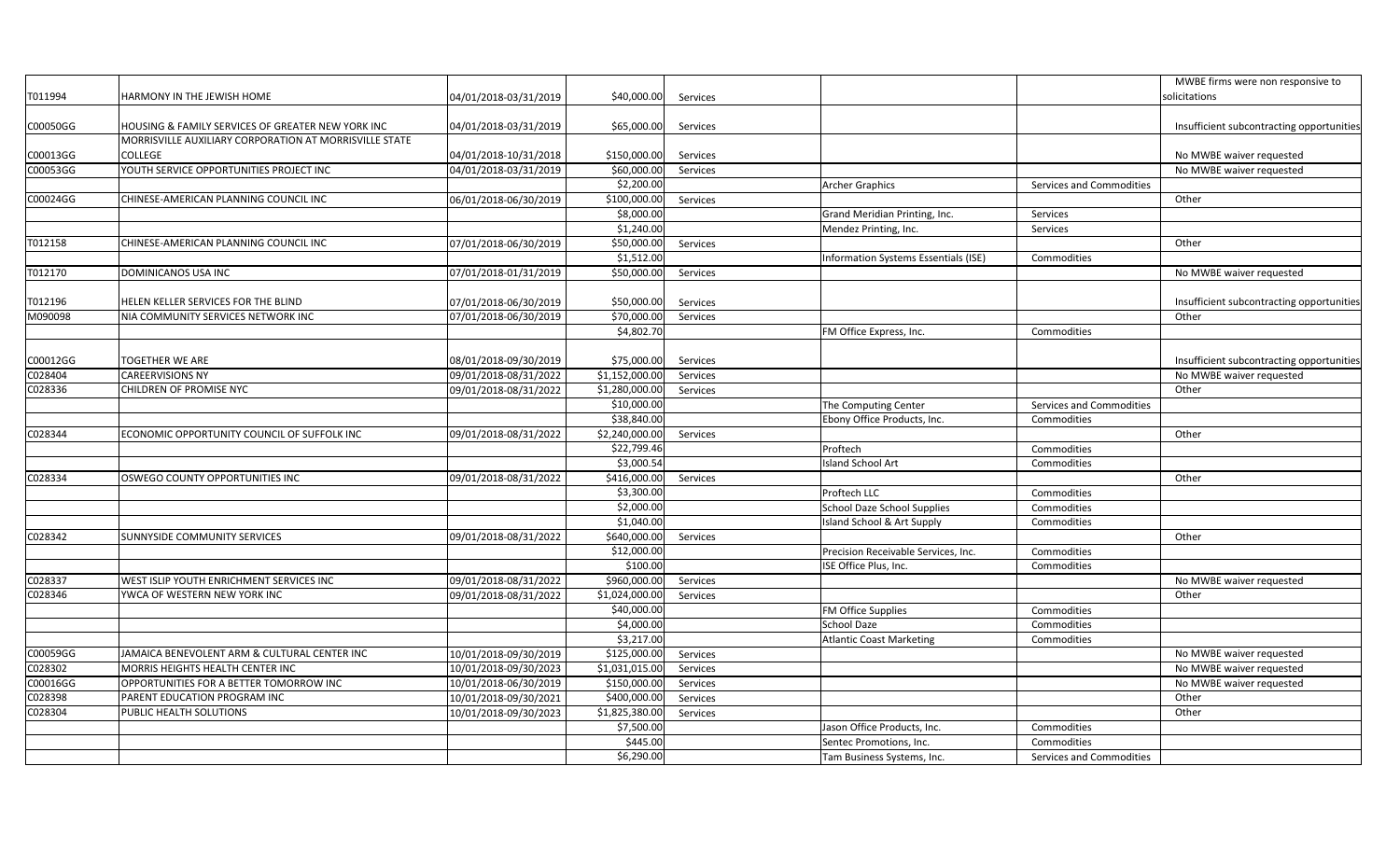| C028298  | SUNSET PARK HEALTH COUNCIL INC                             | 10/01/2018-09/30/2023 | \$3,096,000.00 | Services |                                       |                          | Other                                     |
|----------|------------------------------------------------------------|-----------------------|----------------|----------|---------------------------------------|--------------------------|-------------------------------------------|
| T012219  | CAPITAL DIST CHILD CARE COOR COUNCIL INC                   | 12/31/2018-12/30/2019 | \$44,639.00    | Services |                                       |                          | Insufficient subcontracting opportunities |
| T012221  | CHILD CARE COUNCIL INC                                     | 12/31/2018-12/30/2019 | \$45,000.00    | Services |                                       |                          | Insufficient subcontracting opportunities |
| T012220  | CHILD CARE RESOURCES OF ROCKLAND INC                       | 12/31/2018-12/30/2019 | \$45,000.00    | Services |                                       |                          | Insufficient subcontracting opportunities |
| C00041GG | GETTING OUT AND STAYING OUT INC                            | 01/01/2019-12/31/2019 | \$150,000.00   | Services |                                       |                          | Insufficient subcontracting opportunities |
| C028477  | <b>ALBANY COUNTY OF</b>                                    | 02/01/2019-01/31/2024 | \$348,185.00   | Services |                                       |                          | Other                                     |
| C028417  | BESTSELF BEHAVIORAL HEALTH INC                             | 02/01/2019-01/31/2024 | \$350,000.00   | Services |                                       |                          | Other                                     |
| C028418  | BIVONA CHILD ADVOCACY CENTER                               | 02/01/2019-01/31/2024 | \$339,230.00   | Services |                                       |                          | Insufficient subcontracting opportunities |
| C028396  | <b>BROOME COUNTY OF</b>                                    | 02/01/2019-01/31/2024 | \$300,000.00   | Services |                                       |                          | No MWBE waiver requested                  |
|          |                                                            |                       |                |          | Office Supplies                       | Commodities              |                                           |
|          |                                                            |                       |                |          | Advertising                           | Services                 |                                           |
|          |                                                            |                       |                |          | <b>Education Materials</b>            | Commodities              |                                           |
| C028395  | <b>CAC FOUNDATION INC</b>                                  | 02/01/2019-01/31/2024 | \$250,000.00   | Services |                                       |                          | No MWBE waiver requested                  |
| C028393  | CAYUGA COUNSELING SERVICES INC                             | 02/01/2019-01/31/2024 | \$188,090.00   | Services |                                       |                          | No MWBE waiver requested                  |
| C028419  | CHILD AT RISK RESPONSE TEAM OF SCHOHARIE COUNTY INC        | 02/01/2019-01/31/2024 | \$147,220.00   | Services |                                       |                          |                                           |
|          |                                                            |                       | \$6,675.00     |          | <b>S&amp;B Computing and Supplies</b> | Commodities              |                                           |
|          |                                                            |                       | \$2,000.00     |          | Cardiac Life Products, Inc.           | Commodities              |                                           |
|          |                                                            |                       | \$4,675.00     |          | <b>Race Printing</b>                  | Services and Commodities |                                           |
| C028390  | MCMAHON RYAN CHILD ADVOCACY SITE                           | 02/01/2019-01/31/2024 | \$302,615.00   | Services |                                       |                          | No MWBE waiver requested                  |
| C028392  | NASSAU COUNTY OF                                           | 02/01/2019-01/31/2024 | \$350,000.00   | Services |                                       |                          | No MWBE waiver requested                  |
| C028389  | NIAGARA COUNTY OF                                          | 02/01/2019-01/31/2024 | \$250,000.00   | Services |                                       |                          | No MWBE waiver requested                  |
| C028397  | ONEIDA COUNTY OF                                           | 02/01/2019-01/31/2024 | \$350,000.00   | Services |                                       |                          | Other                                     |
| C028420  | PARENT EDUCATION PROGRAM INC                               | 02/01/2019-01/31/2024 | \$350,000.00   | Services |                                       |                          | No MWBE waiver requested                  |
| C028391  | START CHILDRENS CENTER INC                                 | 02/01/2019-01/31/2024 | \$262,845.00   | Services |                                       |                          | Other                                     |
|          |                                                            |                       | \$3,000.00     |          | <b>S&amp;B Computing and Supplies</b> | Commodities              |                                           |
|          |                                                            |                       | \$1,500.00     |          | <b>Atlantic Coast Marketing</b>       | Commodities              |                                           |
|          |                                                            |                       | \$1,509.00     |          | Promotions Plus, Inc.                 | Commodities              |                                           |
| C028467  | <b>STEUBEN COUNTY OF</b>                                   | 02/01/2019-01/31/2022 | \$350,000.00   | Services |                                       |                          | Other                                     |
| C028469  | <b>TIOGA COUNTY OF</b>                                     | 02/01/2019-01/31/2022 | \$350,000.00   | Services |                                       |                          | Other                                     |
| C028394  | VICTIM ASSISTANCE CENTER OF JEFFERSON COUNTY INC           | 02/01/2019-01/31/2024 | \$350,000.00   | Services |                                       |                          | No MWBE waiver requested                  |
| C028399  | WESTCHESTER INSTITUTE FOR HUMAN DEVELOPMENT                | 02/01/2019-01/31/2024 | \$350,000.00   | Services |                                       |                          | Other                                     |
|          |                                                            |                       | \$1,639.00     |          | <b>ISE OP</b>                         | Commodities              |                                           |
|          |                                                            |                       | \$4,300.00     |          | Sonic Media Solutions                 | Services and Commodities |                                           |
| C028476  | BROOKDALE HOSPITAL MED CTR                                 | 03/01/2019-06/30/2020 | \$529,566.00   | Services |                                       |                          | No MWBE waiver requested                  |
| C028453  | FAMILY OF WOODSTOCK INC                                    | 03/01/2019-11/30/2023 | \$948,490.00   | Services |                                       |                          | Other                                     |
| C028455  | HILLSIDE CHILDRENS CENTER                                  | 03/01/2019-11/30/2023 | \$269,938.00   | Services |                                       |                          | No MWBE waiver requested                  |
| C028461  | HILLSIDE WORK SCHOLARSHIP CONNECTION                       | 03/01/2019-11/30/2023 | \$1,977,230.00 | Services |                                       |                          | No MWBE waiver requested                  |
| C028459  | NEW YORK SOCIETY FOR THE PREVENTION OF CRUELTY TO CHILDREN | 03/01/2019-11/30/2023 | \$1,333,506.00 | Services |                                       |                          | No MWBE waiver requested                  |
|          |                                                            |                       |                |          |                                       |                          |                                           |
| C028475  | NEW YORK STATE CHILDRENS ALLIANCE INC                      | 03/01/2019-12/31/2021 | \$283,500.00   | Services |                                       |                          | Insufficient subcontracting opportunities |
| C028456  | RISING GROUND INC                                          | 03/01/2019-11/30/2023 | \$1,435,469.00 | Services |                                       |                          | No MWBE waiver requested                  |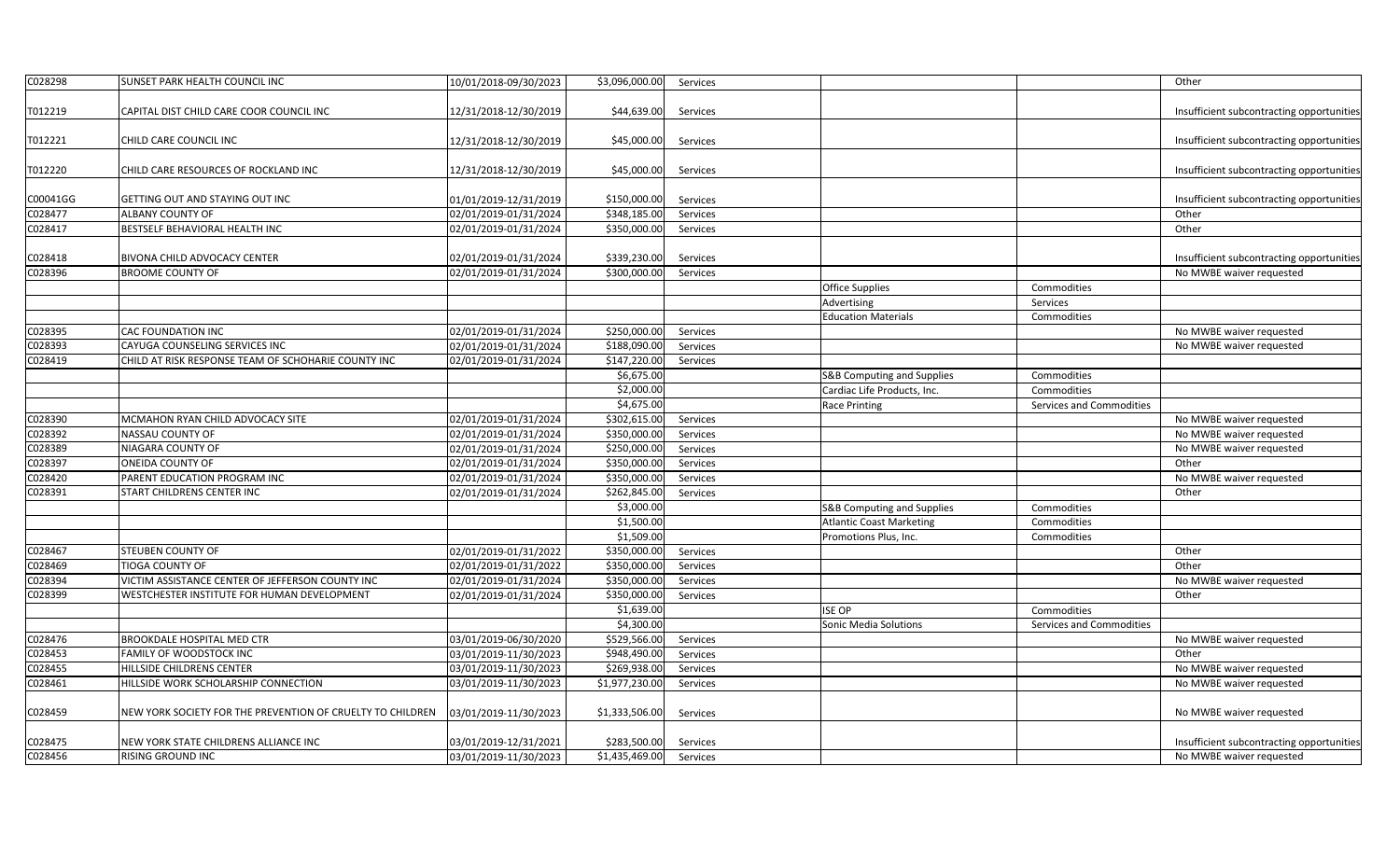| C028458     | SAFE INC OF SCHENECTADY                              | 03/01/2019-11/30/2023 | \$395,452.00             | Services |                                     |                          | Lack of MWBE firms available |
|-------------|------------------------------------------------------|-----------------------|--------------------------|----------|-------------------------------------|--------------------------|------------------------------|
|             |                                                      |                       | \$3,563.00               |          | Repeat Business Systems             | Services and Commodities |                              |
| C00058GG    | SCUDDER INTERVENTION SERVICES FOUNDATION             | 03/01/2019-02/29/2020 | \$125,000.00             | Services |                                     |                          | No MWBE waiver requested     |
| C028457     | THE NEW YORK FOUNDLING                               | 03/01/2019-11/30/2023 | \$1,977,230.00           | Services |                                     |                          | Other                        |
| C028472     | UNITED WAY OF THE SOUTHERN TIER INC                  | 03/01/2019-11/30/2023 | \$1,552,728.00           | Services |                                     |                          |                              |
|             |                                                      |                       | \$16,241.10              |          | Pro Action of Stueben and Yates     | Services and Commodities |                              |
|             |                                                      |                       | \$17,558.40              |          | Pro Action of Stueben and Yates     | Services and Commodities |                              |
|             |                                                      |                       | \$15,526.50              |          | <b>CIDS</b>                         | Services and Commodities |                              |
| C028478     | WELFARE RESEARCH INC                                 | 03/01/2019-02/28/2022 | \$253,116.00             | Services |                                     |                          | No MWBE waiver requested     |
|             | YOUNG WOMENS CHRISTIAN ASSOC OF ROCHESTER AND MONROE |                       |                          |          |                                     |                          |                              |
| C028473     | COUNTY                                               | 03/01/2019-11/30/2023 | \$970,891.00             | Services |                                     |                          | Other                        |
|             |                                                      |                       | \$16,401.70              |          | HR Works Inc                        | Services                 |                              |
|             |                                                      |                       | \$3,000.00               |          | <b>CMIT Solutions of Monroe</b>     | Commodities              |                              |
|             |                                                      |                       | \$12,800.00              |          | FM Office Express, Inc.             | Commodities              |                              |
|             |                                                      |                       | \$3,500.00               |          | Complete Books & Media Supply LLC   | Commodities              |                              |
|             |                                                      |                       | \$1,381.00               |          | Lee & Low Books DBA Bebop Books     | Commodities              |                              |
|             |                                                      |                       | \$1,717.30               |          | JR Language Translation Services    | Services                 |                              |
| C028406     | NEW YORK COUNCIL ON ADOPTABLE CHILDREN               | 06/01/2019-05/31/2024 | \$1,500,000.00           | Services |                                     |                          | No MWBE waiver requested     |
|             |                                                      |                       |                          |          |                                     |                          |                              |
| C00018GG    | HISPANIC FEDERATION INC                              | 04/01/2018-03/31/2019 | \$200,000.00             | Services |                                     |                          | Other                        |
| C00022GG    | MARTIN LUTHER KING MULTI- PURPOSE CENTER             | 04/01/2018-03/31/2019 | \$100,000.00             | Services |                                     |                          | No MWBE waiver requested     |
| OPL00000132 | TURNPIKE REDEVELOPMENT GROUP LLC                     | 04/06/2018-12/31/2027 | \$347,795.99             | Services |                                     |                          |                              |
| C00036GG    | KINGS BAY YM YWHA INC                                | 07/01/2018-06/30/2019 | \$125,000.00             | Services |                                     |                          | No MWBE waiver requested     |
| C028349     | CORNELL COOPERATIVE EXTENSION OF ST LAWRENCE COUNTY  | 09/01/2018-08/31/2022 | \$832,000.00             | Services |                                     |                          | Other                        |
|             |                                                      |                       | \$3,500.00               |          | S & B Computer and Office Products  | Commodities              |                              |
|             |                                                      |                       | \$3,513.00               |          | <b>Waddington True Value</b>        | Commodities              |                              |
|             |                                                      |                       | \$8,000.00               |          | School Daze School Supplies, Inc.   | Commodities              |                              |
| C028333     | <b>EAST SIDE HOUSE</b>                               | 09/01/2018-08/31/2022 | \$1,440,000.00           | Services |                                     |                          | No MWBE waiver requested     |
| C00028GG    | GATEWAY YOUTH OUTREACH INC                           | 09/01/2018-08/31/2019 | \$90,000.00              | Services |                                     |                          | No MWBE waiver requested     |
| C028354     | LONGWOOD SCHOOL DISTRICT                             | 09/01/2018-08/31/2022 | \$3,200,000.00           | Services |                                     |                          | Other                        |
|             |                                                      |                       | \$19,020.00              |          | School Daze School Supplies, Inc.   | Commodities              |                              |
| C028372     | MOUNT VERNON SCHOOL DISTRICT                         | 09/01/2018-08/31/2022 | \$2,771,200.00           | Services |                                     |                          | Other                        |
|             |                                                      |                       | \$700,800.00             |          | Just Inpsire LLC                    | Services                 |                              |
| C028340     | SCHENECTADY SCHOOL DISTRICT                          | 09/01/2018-08/31/2022 | \$3,193,600.00           | Services |                                     |                          |                              |
|             |                                                      |                       | \$5,000.00               |          | Open Door Bookstore                 | Commodities              |                              |
|             |                                                      |                       | \$5,000.00               |          | Lee and Low Books                   | Commodities              |                              |
|             |                                                      |                       | \$625.00                 |          | Jobena Supply                       | Commodities              |                              |
|             |                                                      |                       | \$10,000.00              |          | Nickerson Corp                      | Commodities              |                              |
|             |                                                      |                       | \$2,500.00               |          | <b>School Daze School Supplies</b>  | Commodities              |                              |
|             |                                                      |                       | \$10,000.00              |          | <b>Island School and Art Supply</b> | Commodities              |                              |
|             |                                                      |                       | \$7,500.00               |          | Quality and Assurance Technology    | Commodities              |                              |
|             |                                                      |                       | \$7,500.00               |          | Proftech LLC                        | Commodities              |                              |
|             |                                                      |                       | \$5,000.00               |          | Complete Book & Media Supply        | Commodities              |                              |
| C028347     | SYRACUSE SCHOOL DISTRICT                             | 09/01/2018-08/31/2022 | \$3,200,000.00           | Services |                                     |                          | No MWBE waiver requested     |
| T012244     | AMI NAGLE AND ASSOCIATES CONSULTING INC              | 12/31/2018-12/30/2019 | \$46,000.00              | Services |                                     |                          | No MWBE waiver requested     |
| C028501     | COGENT TECHNOLOGIES                                  | 12/31/2018-12/30/2019 | $\overline{$}137,000.00$ | Services |                                     |                          | No MWBE waiver requested     |
| C028493     | PREVENT CHILD ABUSE NEW YORK INC                     | 12/31/2018-12/30/2019 | \$554,414.00             | Services |                                     |                          | No MWBE waiver requested     |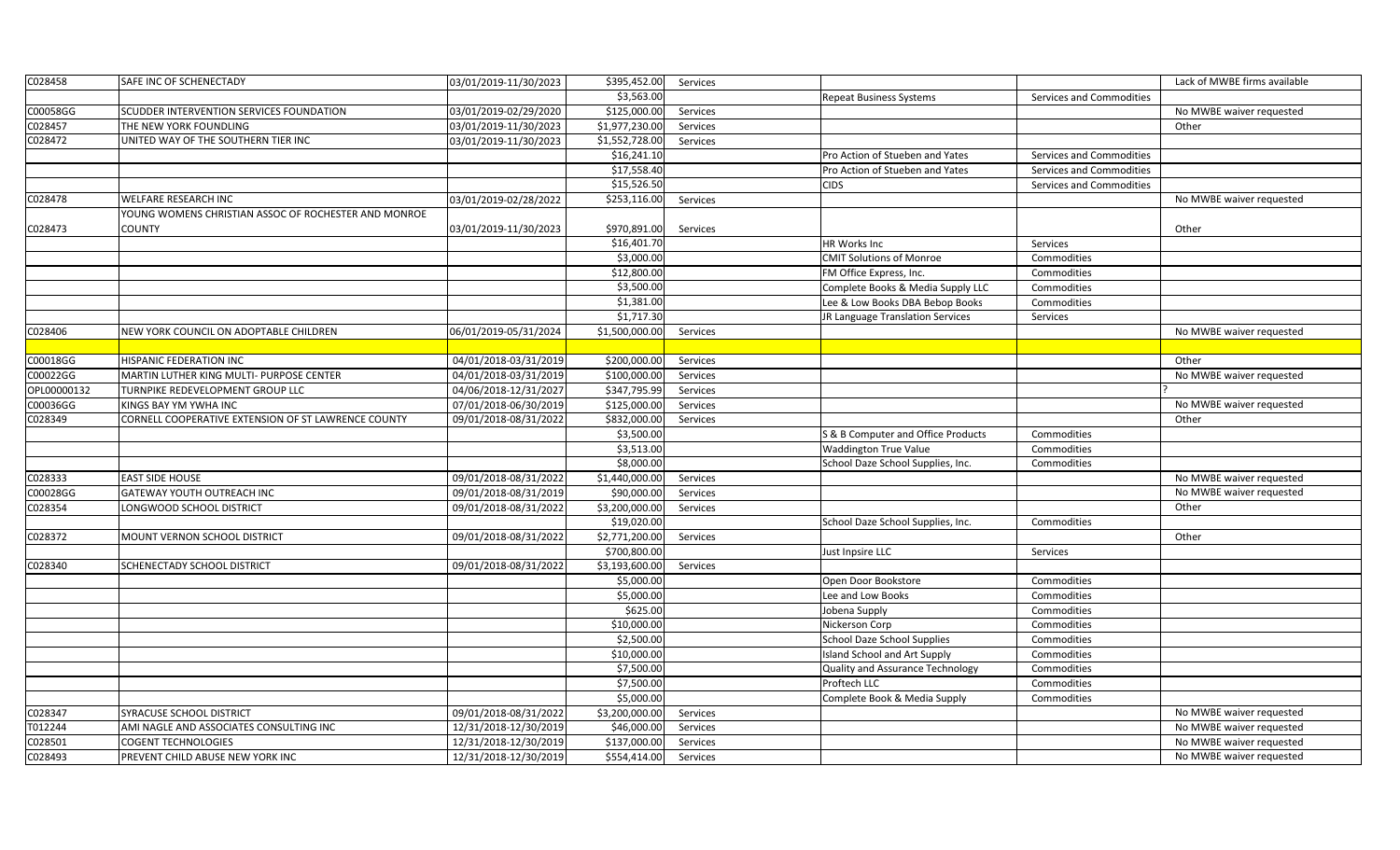| C028481  | RESEARCH FOUNDATION OF CUNY                             | 12/31/2018-12/30/2019 | \$2,900,000.00  | Services |                                  |                          | No MWBE waiver requested                  |
|----------|---------------------------------------------------------|-----------------------|-----------------|----------|----------------------------------|--------------------------|-------------------------------------------|
| T012243  | <b>WESTHAB INC</b>                                      | 12/31/2018-12/30/2019 | \$38,750.00     | Services |                                  |                          | No MWBE waiver requested                  |
| C00052GG | NEW YORK STATE ALLIANCE OF BOYS & GIRLS CLUBS INC       | 01/01/2019-12/31/2019 | \$700,000.00    | Services |                                  |                          | No MWBE waiver requested                  |
| C028468  | SULLIVAN COUNTY OF                                      | 02/01/2019-01/31/2022 | \$350,000.00    | Services |                                  |                          | No MWBE waiver requested                  |
| C028460  | CATHOLIC CHARITIES OF THE ROMAN CATHOLIC                | 03/01/2019-11/30/2023 | \$1,285,189.00  | Services |                                  |                          | No MWBE waiver requested                  |
| C028454  | SUNSET PARK HEALTH COUNCIL INC                          | 03/01/2019-11/30/2023 | \$963,409.00    | Services |                                  |                          | No MWBE waiver requested                  |
| T012255  | COMMUNITY SERVICE SOCIETY OF NEW YORK                   | 04/01/2019-03/30/2020 | \$50,000.00     | Services |                                  |                          | No MWBE waiver requested                  |
|          |                                                         |                       |                 |          |                                  |                          |                                           |
| C028499  | EAST GREENBUSH LODGING ASSOCIATES                       | 04/01/2019-12/31/2019 | \$167,400.00    | Services |                                  |                          | Insufficient subcontracting opportunities |
|          |                                                         |                       |                 |          |                                  |                          | Specialized work/knowledge/equipment      |
| C028518  | PREVENT CHILD ABUSE NEW YORK INC                        | 04/01/2019-09/30/2019 | \$75,000.00     | Services |                                  |                          | equired                                   |
| C028544  | YOUTH RESEARCH INCORPORATED                             | 05/15/2019-12/31/2023 | \$56,396,909.00 | Services |                                  |                          | No MWBE waiver requested                  |
| T012234  | AMERICAN MOBILE DENTAL PC                               | 06/01/2019-05/31/2021 | \$43,200.00     | Services |                                  |                          | No MWBE waiver requested                  |
|          |                                                         |                       |                 |          |                                  |                          |                                           |
| T012242  | CHRISTOPHER PAUL LOCKE                                  | 06/01/2019-05/31/2020 | \$50,000.00     | Services |                                  |                          | Insufficient subcontracting opportunities |
| T012245  | TONAWANDA INDIAN RESERVATION C OMMUNITY ASSOCIATION INC | 07/01/2019-06/30/2020 | \$38,000.00     | Services |                                  |                          | No MWBE waiver requested                  |
| C028509  | BOARD OF COOPERATIVE EDUCATIONAL SERVICES - SUFFOLK     | 08/15/2019-08/14/2021 | \$284,394.00    | Services |                                  |                          | Lack of MWBE firms available              |
|          |                                                         |                       |                 |          |                                  |                          | Specialized work/knowledge/equipment      |
| C028506  | DUTCHESS COUNTY WORKFORCE INVESTMENT BOARD INC          | 08/15/2019-08/14/2021 | \$451,000.00    | Services |                                  |                          | required                                  |
|          |                                                         |                       | \$28,703.40     |          | <b>Smart Staffing Group LLC</b>  | Services                 |                                           |
| C028497  | PATHSTONE CORPORATION                                   | 08/15/2019-08/14/2021 | \$528,000.00    | Services |                                  |                          | Other                                     |
|          |                                                         |                       | \$3,328.80      |          | FM Office Products               | Commodities              |                                           |
| C028495  | SCHENECTADY COUNTY OF                                   | 08/15/2019-08/14/2021 | \$275,000.00    | Services |                                  |                          | No MWBE waiver requested                  |
| C028502  | SOCIAL ENTERPRISE AND TRAINING CENTER                   | 08/15/2019-08/14/2021 | \$382,381.00    | Services |                                  |                          | Lack of MWBE firms available              |
|          |                                                         |                       | \$1,204.00      |          | <b>Total Events</b>              | Services and Commodities |                                           |
|          |                                                         |                       | \$402.00        |          | S & B Computer & Office Products | Commodities              |                                           |
| C028504  | SOCIAL ENTERPRISE AND TRAINING CENTER                   | 08/15/2019-08/14/2021 | 5523,810.00     | Services |                                  |                          | Lack of MWBE firms available              |
|          |                                                         |                       | \$2,650.00      |          | S & B Computer & Office Products | Commodities              |                                           |
|          |                                                         |                       | \$500.00        |          | <b>Alchar Printing</b>           | Services and Commodities |                                           |
| C028503  | SOCIAL ENTERPRISE AND TRAINING CENTER                   | 08/15/2019-08/14/2021 | \$314,286.00    | Services |                                  |                          | Lack of MWBE firms available              |
|          |                                                         |                       | \$1,716.00      |          | <b>Total Events</b>              | Services and Commodities |                                           |
| C028498  | SYRACUSE SCHOOL DISTRICT                                | 08/15/2019-08/14/2021 | \$550,000.00    | Services |                                  |                          |                                           |
|          |                                                         |                       | \$3,672.00      |          | Cholkar's Inc                    | Commodities              |                                           |
|          |                                                         |                       | \$3,672.00      |          | <b>Affinity Enterprizes</b>      | Commodities              |                                           |
| C028505  | THE CHAMBER FOUNDATION INC                              | 08/15/2019-08/14/2021 | \$365,507.00    | Services |                                  |                          | No MWBE waiver requested                  |
| C028496  | THE SERVICE COLLABORATIVE OF WNY INC                    | 08/15/2019-08/14/2021 | \$330,000.00    | Services |                                  |                          |                                           |
|          |                                                         |                       | \$4,509.45      |          | MRBS Inc                         | Services                 |                                           |
|          |                                                         |                       | \$4,509.45      |          | Gui's Lumber & Home Center Inc   | Commodities              |                                           |
| C028500  | ULSTER YOUTHBUILD LLC                                   | 08/15/2019-08/14/2021 | \$418,660.00    | Services |                                  |                          |                                           |
|          |                                                         |                       | \$15,337.50     |          | Bonded Building Materials, Inc.  | Commodities              |                                           |
|          |                                                         |                       | \$15,337.50     |          | S&B Computer & Office Products   | Commodities              |                                           |
|          |                                                         |                       |                 |          |                                  |                          | Specialized work/knowledge/equipment      |
| C028507  | JNITED WAY OF LONG ISLAND                               | 08/15/2019-08/14/2021 | \$763,465.00    | Services |                                  |                          | required                                  |
|          |                                                         |                       | \$1,500.00      |          | Proftech LLC                     | Commodities              |                                           |
| C028494  | URBAN LEAGUE OF ROCHESTER                               | 08/15/2019-08/14/2021 | \$313,500.00    | Services |                                  |                          |                                           |
|          |                                                         |                       | \$738.00        |          | FM Office Products               | Commodities              |                                           |
|          |                                                         |                       | \$189.00        |          | Regional Distributors, Onc.      | Commodities              |                                           |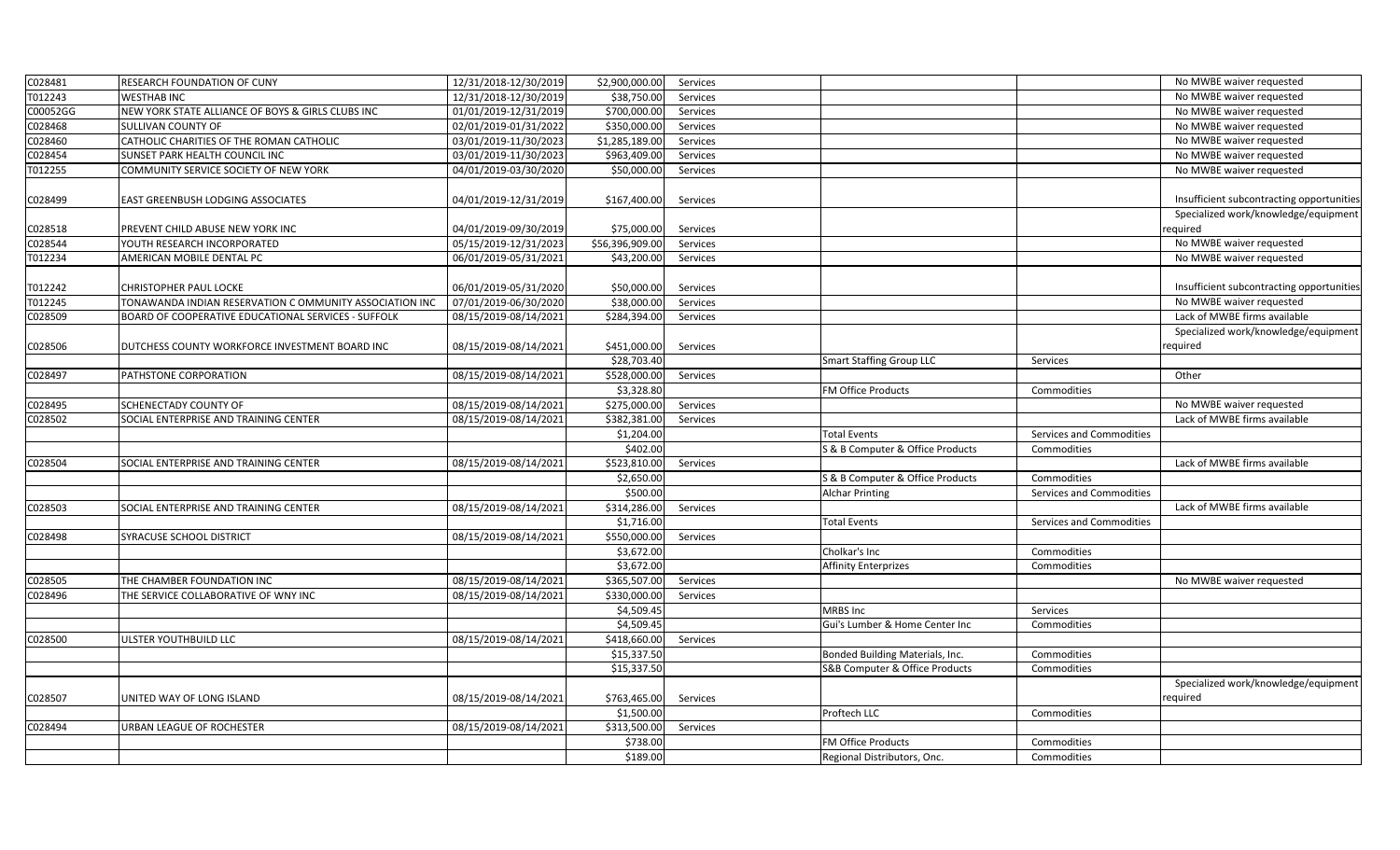| C028543  | YORKSON LEGAL                                              | 09/24/2019-09/23/2020 | \$200,000.00   | Services |                                      |                          | No MWBE waiver requested                  |
|----------|------------------------------------------------------------|-----------------------|----------------|----------|--------------------------------------|--------------------------|-------------------------------------------|
| S010218  | MARSHA AUSTIN                                              | 10/01/2019-09/30/2022 | \$532,800.00   | Services |                                      |                          | No MWBE waiver requested                  |
|          |                                                            |                       |                |          |                                      |                          | Specialized work/knowledge/equipment      |
| C00004GG | 2-1-1 New York Inc.                                        | 9/1/2018-8/31/2019    | \$1,250,000    | Services |                                      |                          | required                                  |
|          |                                                            |                       | 3,491.00       |          | <b>ALCAHR Printing Group</b>         | Commodities              |                                           |
|          |                                                            |                       |                |          |                                      |                          |                                           |
| C00057GG | COMMUNITY VOICES HEARD                                     | 04/01/2018-03/31/2019 | \$300,000.00   | Services |                                      |                          | No MWBE waiver requested                  |
| C00029GG | SBH COMMUNITY SERVICE NETWORK INC                          | 07/01/2018-06/30/2019 | \$150,000.00   | Services |                                      |                          | No MWBE waiver requested                  |
| C028345  | NEW YORK EDGE INC                                          | 09/01/2018-08/31/2022 | \$2,688,000.00 | Services |                                      |                          | No MWBE waiver requested                  |
| M00064GG | POLICE ATHLETIC LEAGUE INC                                 | 09/01/2018-08/31/2019 | \$250,000.00   | Services |                                      |                          | Other                                     |
|          |                                                            |                       | \$4,800.00     |          | Ameritech Systems Corporation        | Services                 |                                           |
|          |                                                            |                       | \$510.96       |          | Jason Office Products                | Commodities              |                                           |
|          |                                                            |                       | \$2,712.05     |          | Midtown Office Supplies              | Commodities              |                                           |
| T012287  | COUNCIL FOR UNITY INC                                      | 02/01/2019-01/31/2021 | \$49,722.00    | Services |                                      |                          | No MWBE waiver requested                  |
| C028470  | WAYNE COUNTY OF                                            | 02/01/2019-01/31/2022 | \$350,000.00   | Services |                                      |                          | No MWBE waiver requested                  |
| T012260  | CATHOLIC CHARITIES NEIGHBORHOOD SERVICES                   | 04/01/2019-03/31/2020 | \$50,000.00    | Services |                                      |                          | No MWBE waiver requested                  |
|          |                                                            |                       | \$1,380.00     |          | <b>Guy Brown LLC</b>                 | Commodities              |                                           |
| T012278  | COOPER SQUARE COMMUNITY DEVELOPMENT COMMITTEE              | 04/01/2019-03/31/2020 | \$50,000.00    | Services |                                      |                          | No MWBE waiver requested                  |
| T012262  | MIND-BUILDERS CREATIVE ARTS CO                             | 07/01/2019-06/30/2020 | \$50,000.00    | Services |                                      |                          | No MWBE waiver requested                  |
| T012254  | THE CAMPAIGN AGAINST HUNGER                                | 07/01/2019-06/30/2020 | \$50,000.00    | Services |                                      |                          | No MWBE waiver requested                  |
| T012252  | CROWN HEIGHTS YOUTH COLLECTIVE INC                         | 07/26/2019-07/26/2020 | \$50,000.00    | Services |                                      |                          | No MWBE waiver requested                  |
| C028526  | ALBANY COUNTY OPPORTUNITY INC                              | 08/01/2019-07/31/2024 | \$562,500.00   | Services |                                      |                          | Other                                     |
|          |                                                            |                       | \$1,511.00     |          | Island School & Art Supply           | Commodities              |                                           |
| C00056GG | CATHOLIC CHARITIES OF THE DIOCESE OF ROCHESTER             | 08/01/2019-07/31/2020 | \$75,000.00    | Services |                                      |                          | No MWBE waiver requested                  |
| C028541  | CHILD AND FAMILY RESOURCES INC                             | 08/01/2019-07/31/2024 | \$562,500.00   | Services |                                      |                          | Other                                     |
|          |                                                            |                       | \$1,998.00     |          | <b>Proftech Corporation</b>          | Commodities              |                                           |
|          |                                                            |                       | \$1,998.00     |          | <b>Gholkars Inc</b>                  | Commodities              |                                           |
| C028527  | CHILD CARE COORDINATING COUNCIL OF THE NORTH COUNTRY INC   | 08/01/2019-07/31/2024 | \$562,500.00   | Services |                                      |                          | Location impacted availability            |
|          |                                                            |                       | \$1,500.00     |          | <b>Proftech Corporation</b>          | Commodities              |                                           |
|          |                                                            |                       | \$1,500.00     |          | School Daze                          | Commodities              |                                           |
| C028528  | CHILDREN OF PROMISE NYC                                    | 08/01/2019-07/31/2024 | \$562,500.00   | Services |                                      |                          | No MWBE waiver requested                  |
|          |                                                            |                       | \$3,993.75     |          | Information Systems Essentials, Inc. | Commodities              |                                           |
|          |                                                            |                       | \$3,993.75     |          | Quick Printer, Inc.                  | Services and Commodities |                                           |
| C028522  | CORNELL COOPERATIVE EXTENSION OF TIOGA COUNTY              | 08/01/2019-07/31/2024 | \$313,142.00   | Services |                                      |                          | Other                                     |
|          |                                                            |                       | \$200.00       |          | <b>B&amp;W Supply Company</b>        | Commodities              |                                           |
|          |                                                            |                       | \$70.00        |          | <b>School Daze</b>                   | Commodities              |                                           |
| C028540  | DAY CARE & CHILD DEV COUNCIL TOMPKINS COUNTY INC           | 08/01/2019-07/31/2024 | \$562,500.00   | Services |                                      |                          | No MWBE waiver requested                  |
|          |                                                            |                       |                |          |                                      |                          |                                           |
| C028521  | FAMILY HELP CENTER                                         | 08/01/2019-07/31/2024 | \$490,255.00   | Services |                                      |                          | Insufficient subcontracting opportunities |
|          |                                                            |                       | \$4,700.00     |          | School Daze                          | Commodities              |                                           |
|          |                                                            |                       | \$1,000.00     |          | <b>Buffalo Xerographics</b>          | Services and Commodities |                                           |
|          |                                                            |                       | \$300.00       |          | Open Door Bookstore                  | Commodities              |                                           |
|          |                                                            |                       |                |          |                                      |                          | Specialized work/knowledge/equipment      |
| C028537  | FORESTDALE INC                                             | 08/01/2019-07/31/2024 | \$562,500.00   | Services |                                      |                          | reguired                                  |
| C028530  | HARLEM DOWLING-WESTSIDE CTR FOR CHILDREN & FAMILY SERVICES | 08/01/2019-07/31/2024 | \$562,500.00   | Services |                                      |                          | No MWBE waiver requested                  |
| C028533  | JEWISH FAMILY SERVICE OF BUFFALO                           | 08/01/2019-07/31/2024 | \$347,415.00   | Services |                                      |                          | No MWBE waiver requested                  |
| C028538  | LEGAL SERVICES OF THE HUDSON VALLEY                        | 08/01/2019-07/31/2024 | \$346,500.00   | Services |                                      |                          | No MWBE waiver requested                  |